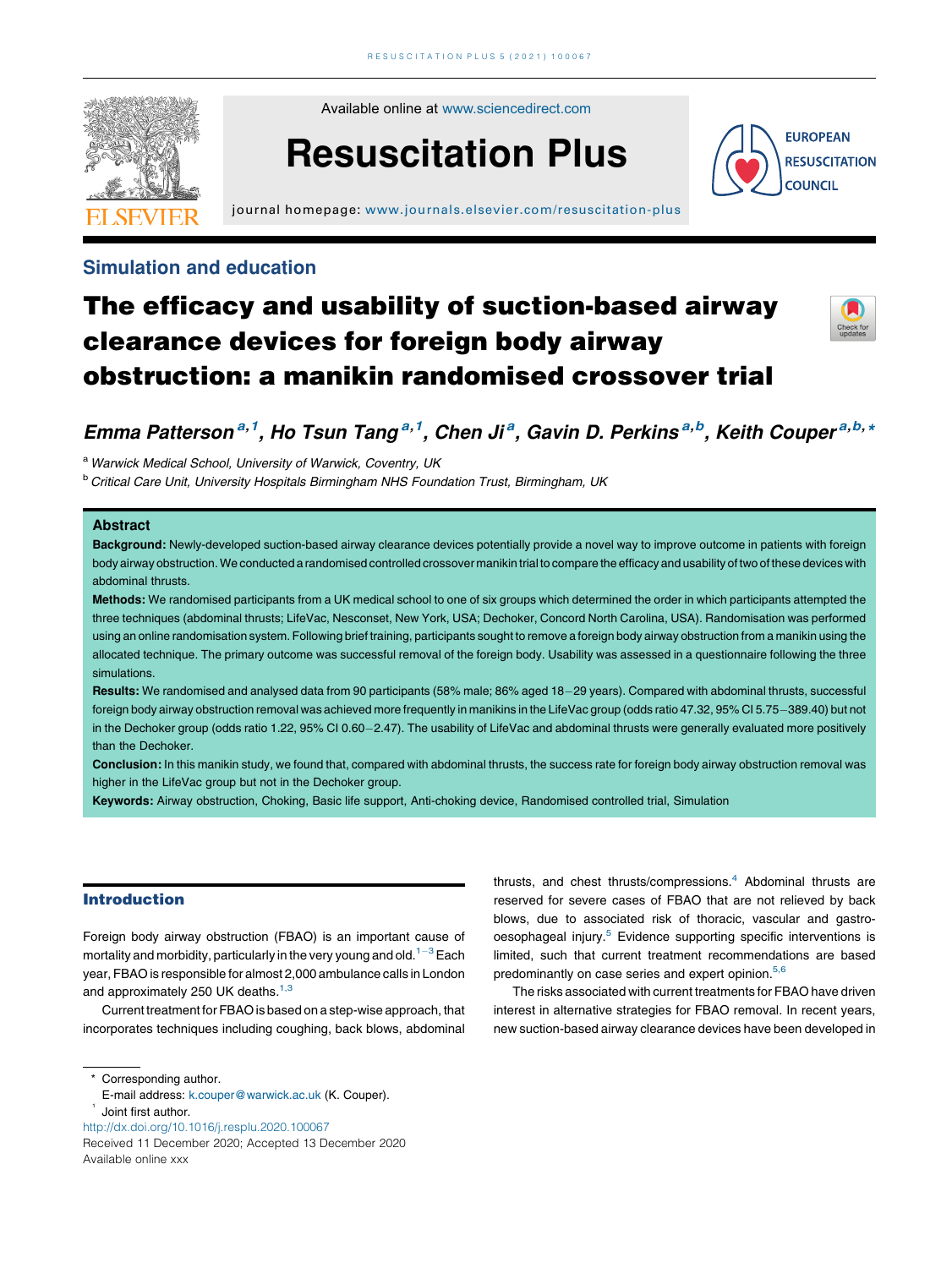which manual suction is applied via a face mask to relieve FBAO. A recent systematic review of these devices identified published data for only one device.<sup>7</sup> Available studies for this device were limited to manikin studies, cadaver studies, and clinical case series. Based on the limited data published to date, the International Liaison Committee on Resuscitation has decided that it would be premature to make a recommendation for or against the use of devices, and highlighted the urgent need for further research.<sup>[6](#page-5-0)</sup>

To date, no study has compared these devices with standard care. $<sup>7</sup>$  $<sup>7</sup>$  $<sup>7</sup>$  The efficacy and usability of new devices, in comparison with</sup> standard care, are important factors in determining whether a medical device should be adopted in practice. In view of the current absence of evidence in relation to this important issue, we identified the specific need for research in this area.

# Methods

We conducted an open-label, randomised controlled crossover manikin trial to compare the efficacy and usability of two suctionbased airway clearance devices (LifeVac, Nesconset, New York, USA; Dechoker, Concord, North Carolina, USA) with the abdominal thrust.

The LifeVac comprises a facemask attached to compressible bellows. To use the device, the mask is held over the choking patient's mouth and nose, and then the handle of the bellows is pressed downwards and sharply pulled upwards.<sup>[8](#page-5-0)</sup> The Dechoker comprises a facemask attached to an oropharyngeal tube attached to a large cylinder with a plunger. To generate negative pressure, the plunger is pulled backwards sharply.<sup>9</sup> Both devices are promoted as being straightforward to use. $10,11$ 

The trial protocol was finalised before the start of the study. The study was reviewed and approved by the University of Warwick Biomedical & Scientific Research Ethics Committee (reference 108/ 18-19). Written informed consent was obtained from all participants. No changes were made to the trial protocol following commencement.

#### Setting and participants

The study was conducted in the Medical School at the University of Warwick. We included university staff and students that could communicate in English and who provided written informed consent to participate. We excluded individuals who had a physical disability that precluded use of the devices.

### Randomisation

Following confirmation of eligibility and provision of written informed consent we randomised participants in an equal ratio to one of six groups that determined the order in which they completed the three interventions. Details of the groups and corresponding order are included in figure one and the electronic Supplement (Table S1). The randomisation sequence was developed using an online system using a fixed block size of six by a researcher that was not involved in participant recruitment.<sup>[12](#page-5-0)</sup> For randomisation, we used an online randomisation system to maintain allocation concealment.<sup>[13](#page-5-0)</sup> Following randomisation, participants were informed only of the intervention that they would be requested to complete next in the sequence.

#### Interventions and study process

The researcher showed the participant a short information video on how to deliver the first intervention. For the LifeVac and Dechoker, we extracted key information from manufacturer training videos freely available on the internet. $10,11$  For [abdominal](#page-5-0) thrusts, we extracted information from a video on foreign body airway obstruction developed by a UK first aid charity.<sup>[14](#page-5-0)</sup> Participants were not given the opportunity to handle the device or practice any technique prior to the simulated scenario.

For the scenario, participants were informed that a 25-year old male was eating steak at a restaurant when they suddenly began to cough and pointing to their throat. Back slaps had been attempted, but these were ineffective. For the patient, we used a manikin (Choking Charlie, Laerdal Medical AS, Stavanger, Norway) with a simulated food bolus sited in the manikin's throat, as per manufacturer instructions. The participant was then to perform the allocated intervention. To ensure consistency across interventions, participants were permitted only to use the allocated intervention. Participants were given up to four-minutes to remove the obstruction.

After the first scenario, we adopted the same procedure for subsequent interventions. There was no break between attempting interventions. Following scenario three, participants completed a questionnaire on device usability. It was not possible to blind either the research participant or outcome assessor to treatment allocation.

#### **Outcomes**

The primary study outcome was successful removal of the foreign body airway obstruction within four-minutes. This was defined as the removal of the simulated food bolus from the manikin's mouth. The four-minute period was timed by a single researcher with a stopwatch.

The secondary efficacy outcome was time to FBAO removal. A single researcher present during the scenario measured the time in seconds from the start of the scenario to the point that the FBAO exited the manikin's mouth using a stopwatch. Secondary usability outcomes were captured in a survey completed at the end of the three scenarios. For each device, participants were asked to rank five statements on a scale of 1 (strongly disagree) to 10 (strongly agree). These statements were: I understood how to use the device; the device was easy to learn; the device was easy to use; I felt confident using this device; and I would feel confident using this device in a real-life emergency.

#### Sample size

We selected a sample size of 90 participants. In the absence of any preliminary data to provide insights in to expected effect size, our sample size was chosen based on the time frame available for data collection and the size of the pool of potential participants.

#### Statistical methods

We describe categorical data as number and frequency. We describe all continuous data as median and interquartile range to reflect the type of data collected. For our primary outcome (successful removal), we first assessed for a group, period or carryover effect, using a mixedeffects binary logistic regression model. In the absence of such effects, we used the same model framework to estimate the effect in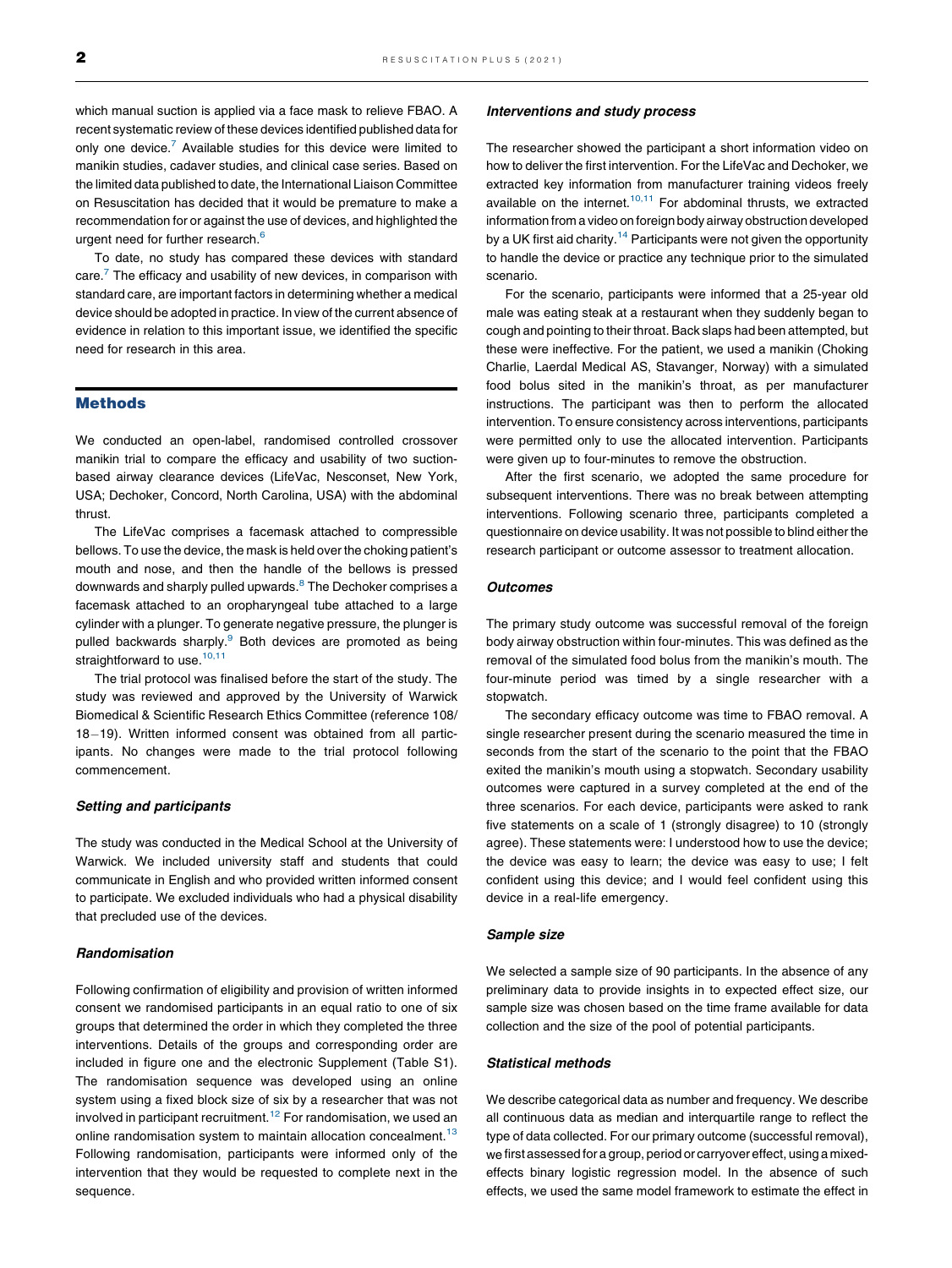removing the foreign body airway obstruction for both LifeVac and Dechoker, compared with abdominal thrusts. Participants were included as a random-effect in the model. The analysis was not adjusted for any covariates.

For time to removal, we visualised data using a Kaplan-Meier survival curve. As indicated by the crossed curves, violation of the proportional hazards assumption precluded use of a cox proportional hazard model or ordinal regression. Weighted log-rank tests were not used as the crosses occurred at different time points. The proportional odds assumption was assessed by the test of parallel lines. As such, we categorised time to removal in to five groups based on time to removal (group  $1: 0-59$  seconds, group  $2: 60-119$  seconds, group 3:  $120-179$  seconds, group 4:  $180-239$  seconds, and group 5: not successfully removed). We then adopted the same modelling strategy described for our primary outcome to compare groupings (group one v all other groups; groups one/two v all other groups, etc).

For usability outcomes, we compared across all three groups using Friedman's test. In the event that the overall test was statistically significant ( $p < 0.05$ ), we compared differences between pairs of groups (LifeVac v Abdominal thrusts; LifeVac v Dechoker; Dechoker v Abdominal thrusts) using the Wilcoxon signed-rank test.

The analyses were conducted on a per-protocol basis. We present model results as odds ratio and 95% confidence interval (CI) and reported p values for the non-parametric test results. All primary statistical tests were two-sided with a pre-specified significance level of 0.05. Pairwise comparisons of the usability outcomes were twosided with a Bonferroni correction applied to account for multiple testing, such that pairwise level of significance was 0.017 (0.05 divided by three). We undertook analyses using SPSS (version 26.0, IBM Corp, Armonk, New York) and STATA (version 16.0, StataCorp, College Station, Texas).

#### **Results**

In October 2019, 93 individuals were screened for study participation, of which 92 participants were eligible, provided written informed consent and were randomised (Fig. 1). In two cases, participants did not complete all three tests correctly, such that they were not included in the analysis. Data from 90 individuals were available for analysis.

Most participants were male ( $n = 52$ , 58%), aged 18-29 ( $n = 77$ ,  $86\%$ ), and a medical student (n = 86, 96%) ([Table](#page-3-0) 1). Most participants had previously attended a first aid course  $(n = 85, 94%)$ . Few participants had previously seen a LifeVac or Dechoker device. Participant characteristics were similar across the study groups (Supplementary appendix Table S2).

For the primary outcome, the FBAO was successfully removed in 99% cases with LifeVac, 74% cases with Dechoker, and 71% cases with abdominal thrusts ([Table](#page-3-0) 2). The odds of successful removal was significantly higher in the LifeVac group than abdominal thrusts (odds ratio 47.32, 95% CI 5.75-389.40), but was not significantly higher in the Dechoker group compared with abdominal thrusts (odds ratio 1.22, 95% CI 0.60-2.47).

For time to removal, [Fig.](#page-3-0) 2 shows the timing of success across groups. The crossed curves indicate the violation of proportional hazards assumption. Removal in less than one-minute occurred in 82% cases using LifeVac, 44% cases using Dechoker and 67% using abdominal thrusts. After the first minute, the FBAO was successfully removed in 17% cases using LifeVac, 30% cases using Dechoker, and 4% cases using abdominal thrusts. Across group comparisons, Lifevac was consistently superior to abdominal thrusts. For Dechoker, comparison of group one (removal in less than one minute) with subsequent time periods showed Dechoker to be less efficacious than



Fig. 1 – CONSORT participant flow diagram.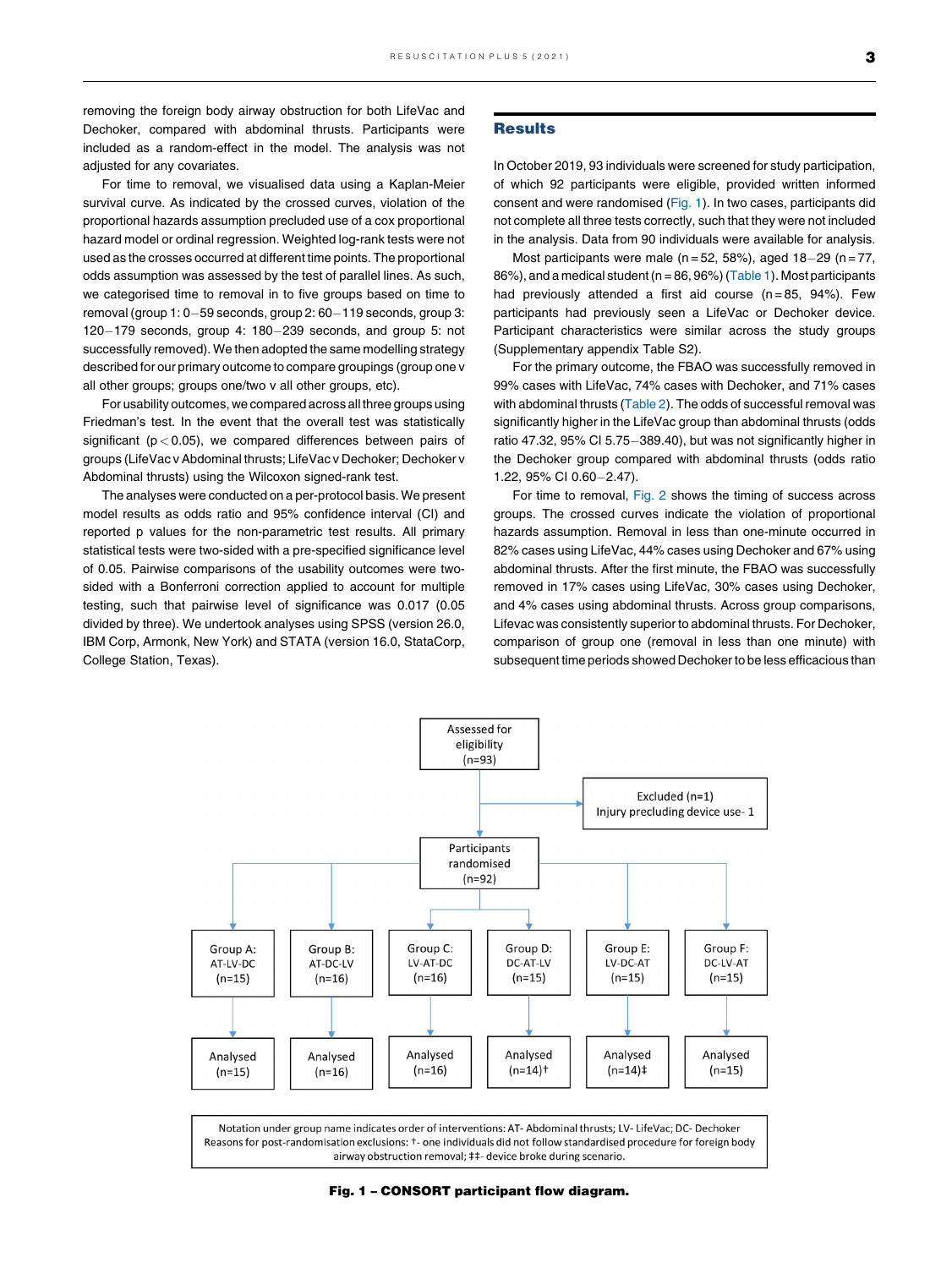<span id="page-3-0"></span>

| <b>Table 1 - Participant characteristics.</b> |                |
|-----------------------------------------------|----------------|
|                                               | All $(n = 90)$ |
| Age (years)- $n$ (%) <sup>a</sup>             |                |
| $18 - 29$                                     | 77 (85.6%)     |
| $30 - 39$                                     | 8(8.9%)        |
| $40 - 49$                                     | 2(2.2%)        |
| $50 - 59$                                     | 2(2.2%)        |
| Sex- male-n $(\%)^a$                          | 52 (58.4%)     |
| Role- n (%)                                   |                |
| Student-medical                               | 86 (95.6%)     |
| Student-other                                 | $0(0\%)$       |
| Staff                                         | 4(4.4%)        |
| Attended first aid course- Yes-n (%)          | 85 (94.4%)     |
| Real-life experience of FBAO management-n (%) |                |
| None                                          | 72 (80.0%)     |
| Back slaps                                    | 15 (16.7%)     |
| Back slaps/abdominal thrusts                  | 3(3.3%)        |
| Previously seen Life-Vac-n (%)                | 6(6.7%)        |
| Previously seen Dechoker-n (%)                | 3(3.3%)        |
| a<br>One participant declined to answer.      |                |

abdominal thrusts (odds ratio 0.38, 95% CI 0.20 to 0.72). This effect was not observed in subsequent time point comparisons.

Participants reported that they understood how to use all three techniques ([Table](#page-4-0) 3). For all other usability outcomes, we observed statistically significant differences across the three groups. The LifeVac consistently outperformed the Dechoker device, whilst comparisons between the other two groups (LifeVac v Abdominal thrusts; Dechoker v Abdominal thrusts) were mixed. Reported confidence using techniques in real-life was highest in the abdominal thrust group, although between group comparisons showed abdominal thrusts were not superior to the LifeVac.

## **Discussion**

In this manikin randomised crossover trial of 90 participants, we identified that use of LifeVac resulted in both quicker FBAO removal and greater overall success. Dechoker was not superior to abdominal thrusts. Success rates in the LifeVac group were reflected across usability outcomes.

# $\mathbf{0}$ tion of cases with FBAO removed  $0.8$ LifeVac  $\overline{0}$  $0.\dot{6}$ Abdominal thrust:  $0.5$  $\overline{0}$ Dechoke  $\overline{0}$

Fig. 2 – Time to removal of foreign body for study interventions.

The successful removal of the FBAO without harm to the patient is the primary aim of all FBAO treatments. Following their first description in 1974 and despite early controversy, abdominal thrusts have become a core component of FBAO guidelines.<sup>4,15,16</sup> [However,](#page-5-0) abdominal thrust success rates are challenging to determine as data are limited to case series. In our study, a population of predominantly medical students that had previously undertaken a first aid course achieved a success rate of 71%. The most robust clinical report of abdominal thrusts effectiveness reported a FBAO removal success rate of 79%, although this is likely an over-estimate due to selection bias and recall bias.<sup>[15](#page-5-0)</sup> In contrast to suction-based airway clearance devices, a key advantage of abdominal thrusts is that they require no additional equipment to perform. Modifications have been described for use in patients that are unable to stand. $17$ 

For the two devices (LifeVac and Dechoker), published data on success rates are very limited.<sup>[7](#page-5-0)</sup> A systematic review identified no published peer-reviewed studies of the Dechoker device.<sup>7</sup> In a manikin study of LifeVac, participants achieved a 94% success rate with one attempt and a 100% success rate with three attempts.<sup>[18](#page-5-0)</sup> A cadaver study of LifeVac reported a 98% success rate on the first attempt, and a 100% success rate with two attempts.<sup>[19](#page-5-0)</sup> The overall success rate for the LifeVac of 99% in our study is broadly consistent with these previous studies.

A key issue with these devices is that their use may distract the rescuer from other techniques, such as back slaps, abdominal thrusts and chest thrusts. The successful removal of an FBAO using devices

|                                                           |              |                       |            | Between group comparisons (odds ratio (95% confidence interval)) |                                 |  |
|-----------------------------------------------------------|--------------|-----------------------|------------|------------------------------------------------------------------|---------------------------------|--|
|                                                           | LifeVac      | Dechoker              |            | Abdominal thrust LifeVac y abdominal thrusts                     | Dechoker y abdominal thrusts    |  |
| FBAO removal success-n (%)<br>Time to removal- $n$ $(\%)$ |              | 89 (98.9%) 67 (74.4%) | 64 (71.1%) | 47.32 (5.75 - 389.40)                                            | $1.22(0.60 - 2.47)$             |  |
| Group $1: 0-59$ seconds                                   |              | 74 (82.2%) 40 (44.4%) | 60 (66.7%) | $2.39^{\circ}$ (1.17-4.88)                                       | $0.38^{\text{a}}$ (0.20 - 0.72) |  |
| Group $2:60-119$ seconds                                  | $13(14.4\%)$ | 14 (15.6%)            | 2(2.2%)    | $13.53^{b}$ (3.83-47.86)                                         | $0.67^{\circ}$ (0.36 - 1.25)    |  |
| Group 3: 120-179 seconds 1 (1.1%)                         |              | 6(6.7%)               | $1(1.1\%)$ | $24.95^{\circ}$ (5.17 - 120.50)                                  | $0.83^{\circ}$ (0.42 - 1.65)    |  |
| Group 4: 180-239 seconds 1 (1.1%)                         |              | 7(7.8%)               | $1(1.1\%)$ | $47.32^{\circ}$ (5.75 – 389.40)                                  | $1.22^d$ (0.60-2.47)            |  |
| Unsuccessful (Group five)                                 | $1(1.1\%)$   | 23(25.6%)             | 26 (28.9%) |                                                                  |                                 |  |

Table 2 – Study outcomes.

<sup>a</sup> Comparison of group 1 v groups 2–5.<br><sup>b</sup> Comparison of groups 1–2 v groups 3–5.<br><sup>c</sup> Comparison of groups 1–3 v groups 4–5.<br>d Comparison of groups 1–4 v group 5.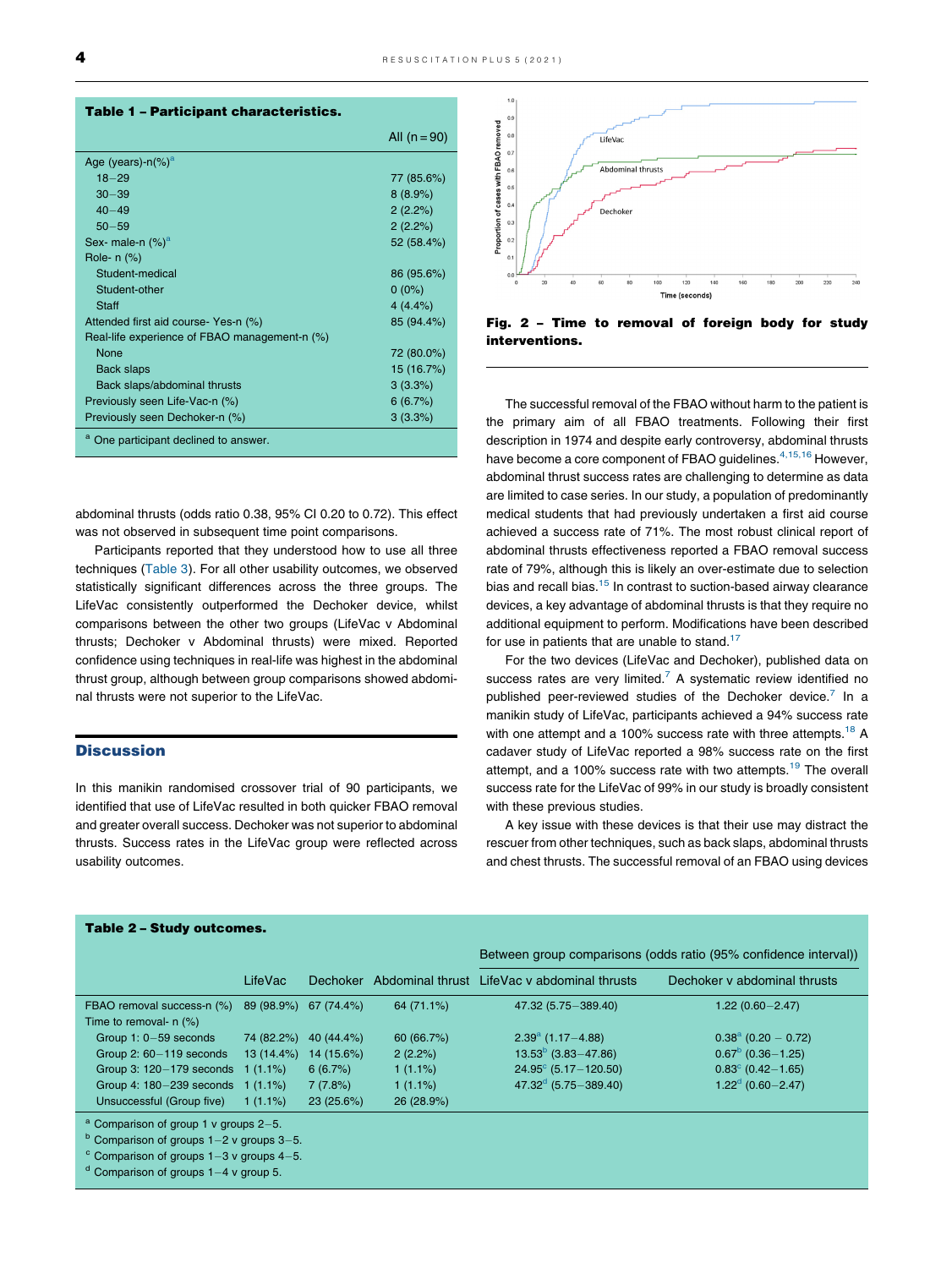<span id="page-4-0"></span>

| Table 3 - usability outcomes.                        | LifeVac<br>median<br>(IQR) | Dechoker<br>median (IQR) | Abdominal thrust<br>median (IQR) | p-value <sup>a</sup> | P-value for comparison between groups <sup>b</sup> |                                   |                                 |
|------------------------------------------------------|----------------------------|--------------------------|----------------------------------|----------------------|----------------------------------------------------|-----------------------------------|---------------------------------|
|                                                      |                            |                          |                                  |                      | LifeVac v<br><b>Dechoker</b>                       | LifeVac v<br>abdominal<br>thrusts | Dechoker v<br>abdominal thrusts |
| Understand how to use<br>technique                   | $9.0(7.0-10.0)$            | $9.0(7.0-10.0)$          | $9.0(8.0-10.0)$                  | 0.115                |                                                    |                                   |                                 |
| Technique easy to lean                               | $9.0(8.0-10.0)$            | $8.0(6.0 - 9.0)$         | $9.0(7.0-10.0)$                  | < 0.001              | 0.007                                              | 0.47                              | 0.015                           |
| Technique easy to use                                | $9.0(6.0-10.0)$            | $6.0(4.0 - 8.3)$         | $7.0(5.0-9.0)$                   | < 0.001              | < 0.001                                            | 0.013                             | 0.08                            |
| Confident using technique                            | $8(6.0-9.0)$               | $6.0(2.0 - 8.0)$         | $7.5(5.0-9.0)$                   | < 0.001              | < 0.001                                            | 0.50                              | < 0.001                         |
| Confidence using technique in<br>real-life emergency | $7.0(5.5-9.0)$             | $5.0(1.0 - 8.0)$         | $8.0(5.0-9.0)$                   | < 0.001              | < 0.001                                            | 0.84                              | < 0.001                         |

IQR, interquartile range.

a p-values based on 90 comparisons except confidence using technique in real-life emergency (89 comparisons).

b p-values based on 90 comparisons except confidence using technique in real-life emergency- LifeVac v Dechoker (89 comparisons); confidence using technique in real-life emergency-DeChoker v Abdominal thrusts (89 comparisons).

relies on the generation of sufficient negative pressure, which is dependent on achieving an effective facemask seal. Previous research highlights the challenge of achieving an adequate seal with a face mask, particularly when using a one-handed technique. $20-22$  $20-22$ Our study recruited in a medical school such that most participants were medical students and may have a greater awareness of the importance and technique for generating an adequate seal than the general public.

The key difference between the Dechoker and LifeVac is that the DeChoker incorporates an oropharyngeal tube. Theoretically, the tube should focus the generated negative pressure to a specific location to facilitate FBAO removal. However, in our study, the LifeVac was superior to the Dechoker both in terms of overall success rates and time to removal. In the clinical setting, an important concern is that the insertion of the orophrangeal tube component of the Dechoker has parallels with a blind finger sweep, which are associated with harms such as soft tissue injury and the risk of inadvertent FBAO translocation making it more difficult to remove. $23-25$ 

Our study has a number of important limitations. Firstly, manikin studies provide an important way to test the efficacy of FBAO interventions using standardised processes. However, generalisability to the clinical setting is limited as it is not possible to recreate the fidelity of a time-critical clinical event. Secondly, our simulated obstruction was a small hard spherical object. Performance of different techniques will likely vary with obstructions of different consistencies and size. Thirdly, we recruited participants from a medical school which is reflected in the demographics of participants including the high proportion that had previously attended a first aid course. This may not be reflective of the general population. Fourthly, we were unable to blind either study participants or outcome assessors, which may have contributed to performance or detection bias.

Fifthly, the training for each intervention was relatively brief and did not allow participants the opportunity to practice. We used key components of manufacturer training information in our participant training videos. Based on this training, participants reported that they understood how to use study techniques. It is not known whether additional, more intense training may have influenced study results. Finally, we asked participants to continue using the same technique

for the four-minute scenario. In contrast, clinical guidelines recommend alternating techniques if a specific technique does not quickly lead to successful FBAO removal.<sup>[4](#page-5-0)</sup>

## **Conclusion**

In this manikin study, we found evidence that individuals using the LifeVac were more successful in removing a simulated foreign body airway obstruction than individuals using abdominal thrusts. We did not find evidence of improved success by individuals using the Dechoker, compared with individuals using abdominal thrusts. Further research in the clinical setting is needed to understand the potential role of suction-based airway clearance devices in the management of FBAO.

### Funding

GDP is supported as an NIHR Senior Investigator and by the NIHR Applied Research Centre (ARC) West Midlands, UK. The views expressed are those of the author(s) and not necessarily those of the NIHR or the Department of Health and Social Care.

### Conflict of interests

KC is an associate editor of Resuscitation Plus. The remaining authors have no conflicts of interest to declare.

### CRediT authorship contribution statement

Emma Patterson: Methodology, Formal analysis, Investigation, Writing - original draft, Writing - review & editing. Ho Tsun Tang: Methodology, Formal analysis, Investigation, Writing - original draft, Writing - review & editing. Chen Ji: Formal analysis, Writing - review & editing, Supervision. Gavin D. Perkins: Conceptualization, Methodology, Formal analysis, Resources, Writing - review & editing, Supervision. Keith Couper: Conceptualization, Methodology, Formal